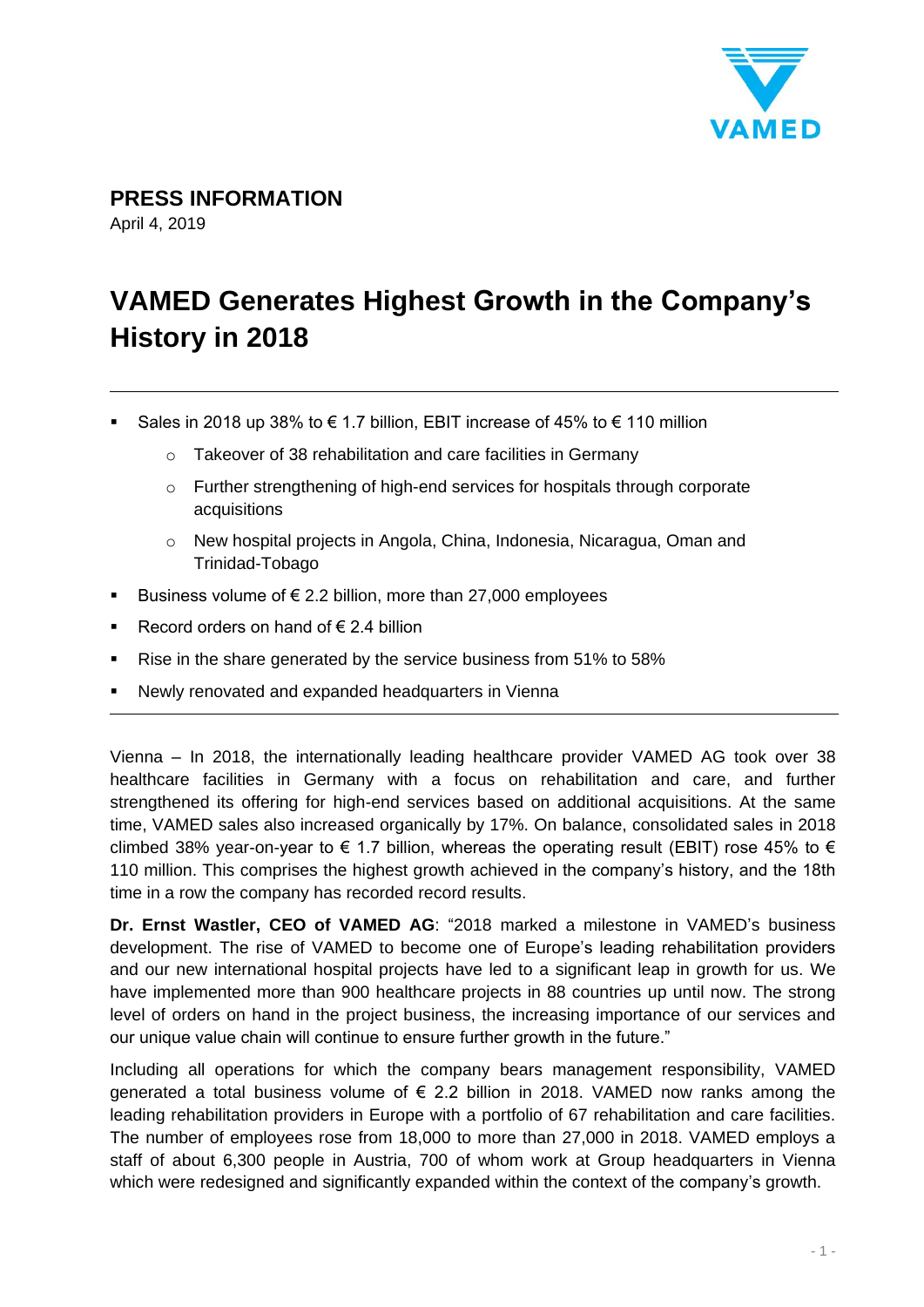

## **New international hospital projects**

VAMED develops, plans, builds and operates facilities in all areas of healthcare, and also enables the financing of new projects thanks to its financial engineering - from prevention and acute medicine to rehabilitation and care.

VAMED acquired new hospital project orders in 2018, for example from Angola, China, Indonesia, Nicaragua, Oman and Trinidad-Tobago. The order intake in the project business totaled € 1.2 billion, a rise of 12% from the record level of the previous year. Orders on hand as at the end of the year were up 13% year-on-year to a new all-time high of  $\epsilon$  2.4 billion.

In the field of high-end services, VAMED acquired the British medical technology specialist Avensys UK Ltd. (Kidderminster) and the German firm Medserv-CE GmbH Clinical Engineering (Sulzbach/Saar). The share of the service business as a proportion of VAMED's total sales climbed from 51% to 58% due to corporate acquisitions, the takeover of German rehabilitation and care facilities and further organic growth. In its capacity as a technical service provider, VAMED is now in charge of 840 healthcare facilities across the globe with about 193,000 beds.

### **Rehabilitation and care for all indications – Expansion of rehabilitation in Austria**

The rehabilitation and care facilities in Germany acquired effective July 1, 2018 complement VAMED's existing offering in neurology, orthopedics, oncology, psychosomatic medicine, cardiology and geriatrics. Moreover, the new VAMED facilities are leaders in child and adolescent early neurological rehabilitation and operate competence centers for the increasingly important indications of hearing loss, tinnitus and vertigo. VAMED's offering covers all indications in rehabilitation.

VAMED had already previously featured a unique health competence in rehabilitation and care as a result of its positioning as the leading rehabilitation provider in Austria, Switzerland and the Czech Republic. VAMED further expanded its rehabilitation offering in Austria in 2018, and opened the Leuwaldhof, the first family-oriented pediatric rehabilitation facility for children and adolescents with cancer and metabolic diseases in St. Veit im Pongau. It represents the 25th Public Private Partnership (PPP) project implemented by VAMED.

#### **Major € 1.7 billion contract order in Germany is moving forward**

VAMED is recognized as a pioneer for PPP projects in healthcare. The largest PPP project implemented to date is currently being constructed in Germany. In collaboration with its project partners, VAMED is building the University Hospital Schleswig-Holstein (UKSH) in Kiel and Lübeck, comprising the new university medical center of the 21st century.

The contract is conceived as a life cycle project, and in addition to putting the facility into operation also encompasses facility management and reinvestments until the year 2044. Total project volume amounts to  $\epsilon$  1.7 billion.

## **Acquisition of a training facility in the Czech Republic – New robot-supported rehabilitation competence center in Switzerland**

VAMED Mediterra took over a private school of nursing in Melnik, Czech Republic in 2018. VAMED plans to double the current number of 100 training places over the next four years.